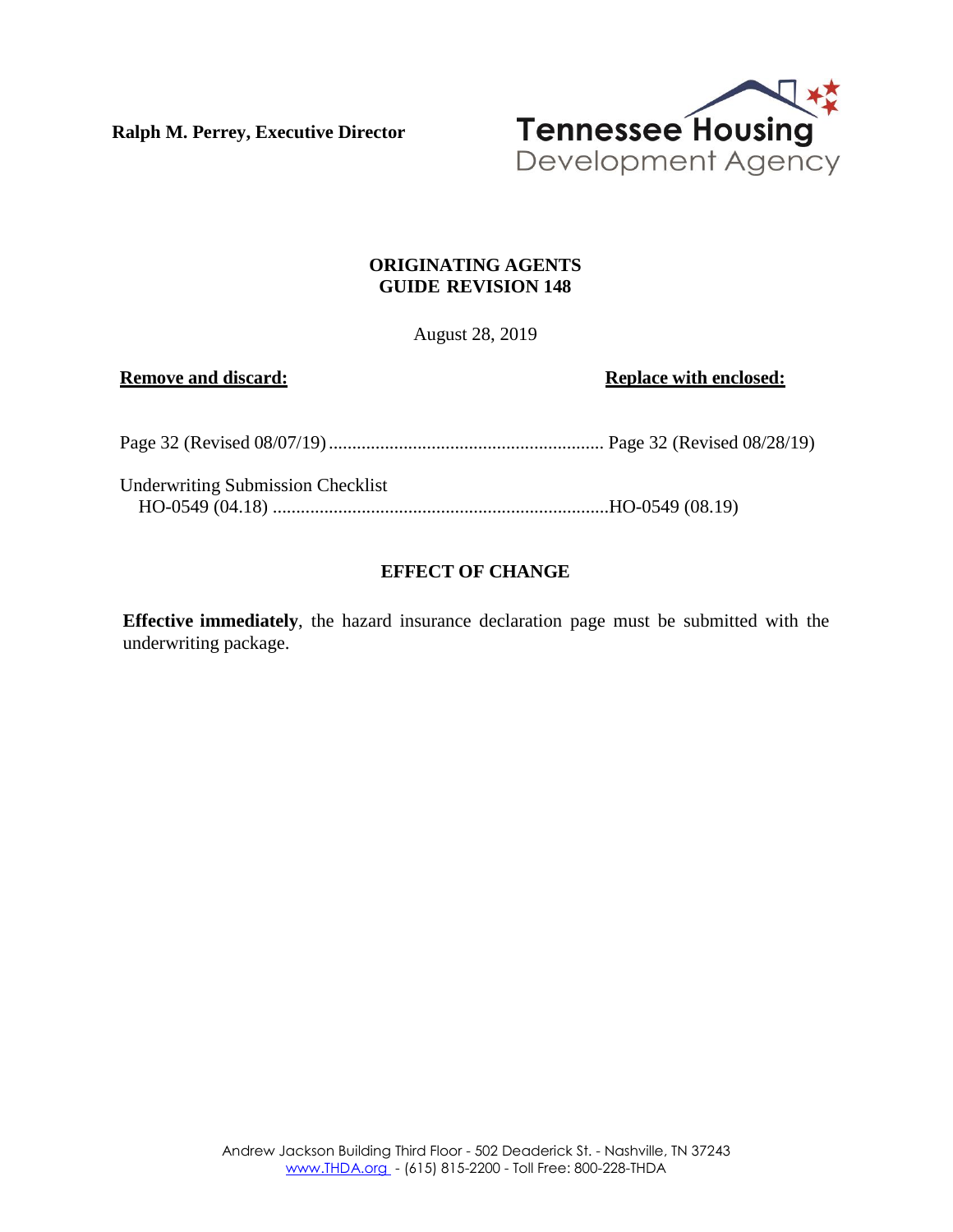# **S. Sales Contract**

Include a copy of the purchase agreement (fully executed by seller and Applicant) in the application file. Any changes to the purchase agreement must be initialed by seller and Applicant.

# **T. FHA Conditional Commitment**

Enclose the HUD Form 92800.5B (FHA Conditional Commitment) and the Appraisal Analysis Sheet, both signed by the DE Underwriter.

## **U. Appraisal**

Enclose an original Uniform Residential Appraisal Report (FMNA 1004) in the application file. The Uniform Residential Appraisal Report must reflect inspections of both the interior and exterior of the dwelling. If the original Appraisal must be submitted to the loan insurer or guarantor, a legible copy must be enclosed.

If the negotiated sales price for the property was modified after the Appraisal was provided, enclose a letter from the appraiser that indicates any changes in the appraiser's conclusions.

## **V. Flood Notification**

If the property lies within a Special Flood Hazard Zone, the Originating Agent must make proper and timely disclosure to the Applicant in compliance with federal regulations. Provide a life of loan Flood Hazard certification with the initial underwriting submission package or closed loan documents.

## **W. Loan Estimate**

 The initial Loan Estimate (LE) must be included in the Underwriting Submission Package and any subsequent changes in the LE, if necessary, must be included in the Closed Loan Submission Package. The LE must be provided for all second mortgage loans. Recording fees are the only allowable fees for second mortgage loans.

### **X. Title Commitment**

Title commitment must be provided to determine if borrowers have any tax liens. Title searches must include public record information.

### **Y. Hazard Insurance**

Hazard Insurance Declarations Page must be provided. See Section 7.4, item D. Hazard Insurance.

# **6.3 DOCUMENTING NEW CONSTRUCTION FOR CUSTOM BUILT HOMES**

**NOTE:** *This section does not apply to the purchase of a new or proposed residence located on a lot that is not owned by the Applicant prior to the date of the loan closing.* 

### **A. Documentation Required**

- 1. Copy of Warranty Deed to lot.
- 2. Copy of construction contract.
- 3. Contractor's detailed cost estimate, if applicable.
- 4. Contractor's final itemized bill, if applicable.
- 5. Final inspection with photos, when complete.

### **B. Manufactured Housing**

For manufactured housing, additional or substituted documentation must include a contract for the manufactured home and documentation for the cost of foundation, utilities, landscaping, driveways and all other necessary improvements.